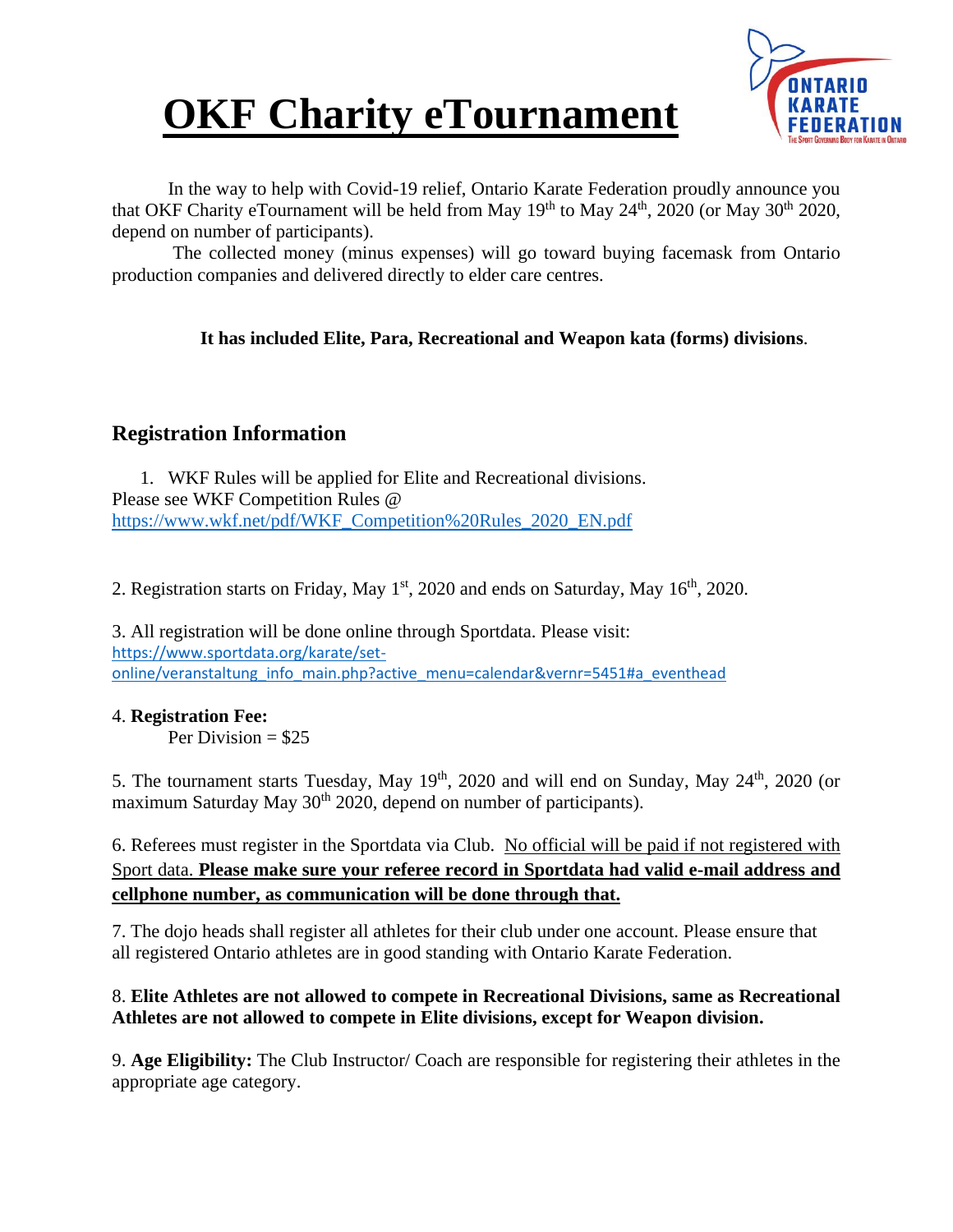### **Elite and Para:**

All divisions will follow the WKF rules-Please check the below link. [https://www.wkf.net/pdf/WKF\\_Competition%20Rules\\_2020\\_EN.pdf](https://www.wkf.net/pdf/WKF_Competition%20Rules_2020_EN.pdf)

#### **Recreational and Weapon Rules**

All the same rules for Elite competitions will apply for Recreational competitions except as per follow.

#### **Kata:**

- 1- Kata may be repeated only in recreational
- 2- Kata should perform from WKF kata list
- 3- Kata competition will be single elimination

#### **Resources:**

Here are SportData general rules and conditions as example: https://www.sportdata.org/etournament\_howto.html Here you can find video tutorials about the eTournament features: https://www.sportdata.org/etournament\_tutorials.html This is SportData promotional video: https://youtu.be/QkhFVu4deqY

#### **eTournament process:**

- 1. One day before the start of the tournament, the draws will be published and all participants informed.
- 2. A detailed timetable will be published before the start of the tournament on the event page.
- 3. Each competitor has to record, upload the video on a supported video platform and submit the video URL within up to 24 hours for each round (could be less depend on number of participants). This gives every competitor the same chance and respects different time zones.
- 4. Supported video platforms and file sharing systems: CodePen, DailyMotion, Deviantart, Facebook, Flickr, GettyImages, Gfycat, Giphy, Hulu, Instagram, Kickstarter, Livestream, Meetup, Reddit, Scribd, Sketchfab, Slideshare, SoundCloud, SpeakerDeck, Spotify, Ted, Twitch, Twitter, Vimeo, Wordpress, Youtube, Dropbox, One Drive, Amazon Drive, etc.
- 5. After the video ULR submission, the video will be validated in order to make sure it meets all requirements.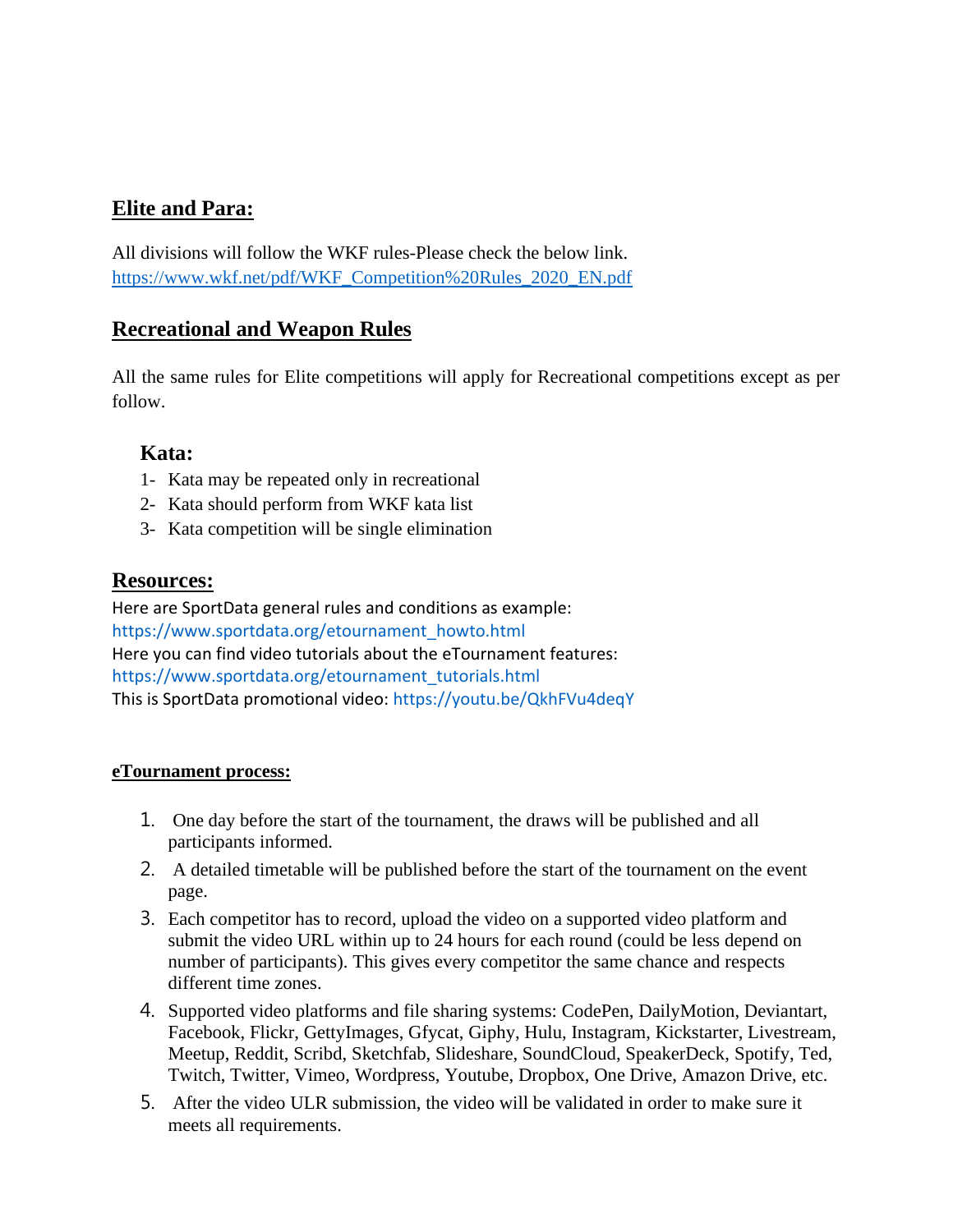- 6. Once the videos are validated and approved, the referees will also get 24 hours (could be less depend on number of participants) in order to judge their matches.
- 7. This process continues until all the finals are finished on the last day of the tournament.
- 8. For each round you have to record, upload and submit a new video, following above explained video requirements.

## **Elite Divisions**

| 101. U12 Female Kata (10 to 11 years) |
|---------------------------------------|
| 106. U12 Male Kata (10 to 11 years)   |
|                                       |
| 113. U14 Female Kata (12 to 13 years) |
| 118. U14 Male Kata (12 to 13 years)   |
|                                       |
| 125. U16 Female Kata (14 to 15 years) |
| 129. U16 Male Kata (14 to 15 years)   |
|                                       |
| 135. U18 Female Kata (16 to 17 years) |
| 140. U18 Male Kata (16 to 17 years)   |
|                                       |
| 146. U21 Female Kata (age 18, 19, 20) |
| 152. U21 Male Kata (age 18, 19, 20)   |
|                                       |
| 158. Female Kata (Age +16)            |
| 164. Male Kata (age +16)              |

## **Para Divisions**

| 176. Para Kata (Female) Intellectually Impaired +16 |
|-----------------------------------------------------|
| 177. Para Kata (Male) Intellectually Impaired +16   |
| 178. Para Kata (Female) Intellectually Impaired -16 |
| 179. Para Kata (Male) Intellectually Impaired -16   |
|                                                     |
| 180. Para Kata (Female) Mobility Impaired +16       |
| 181. Para Kata (Male) Mobility Impaired +16         |
| 182. Para Kata (Female) Mobility Impaired -16       |
| 183. Para Kata (Male) Mobility Impaired -16         |
|                                                     |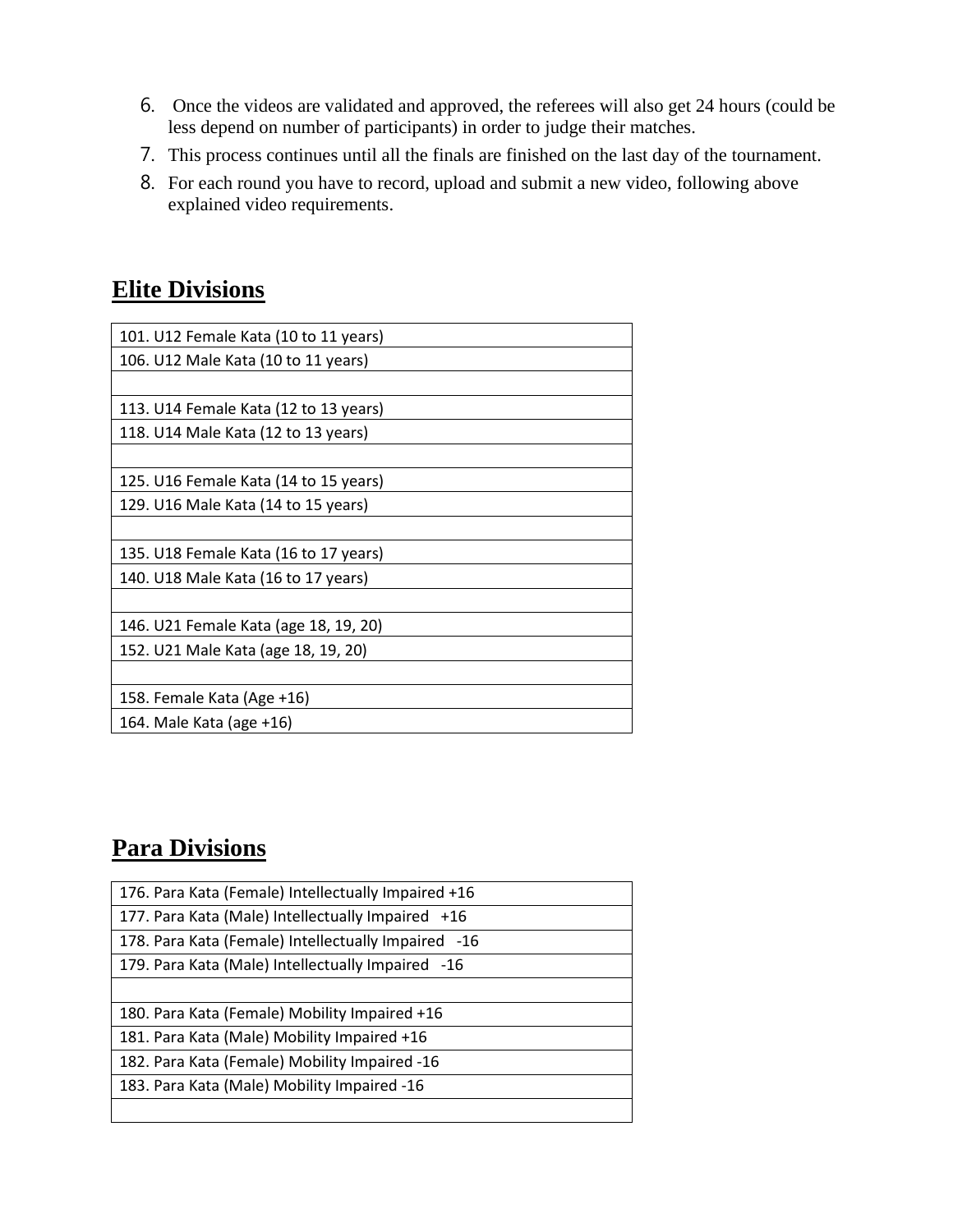| 184. Para Kata (Female) (PDD/NOS) +16         |
|-----------------------------------------------|
| 185. Para Kata (Male) PDD/NOS) +16            |
| 186. Para Kata (Female) (PDD/NOS) -16         |
| 187. Para Kata (Male) (PDD/NOS) -16           |
|                                               |
| 188. Para Kata (Female) Visually Impaired +16 |
| 189. Para Kata (Male) Visually Impaired +16   |
| 190. Para Kata (Female) Visually Impaired -16 |
| 191. Para Kata (Male) Visually Impaired -16   |
|                                               |
| 192. Para Kata (Female) Wheelchair User +16   |
| 193. Para Kata (Male) Wheelchair User +16     |
| 194. Para Kata (Female) Wheelchair User -16   |
| 195. Para Kata (Male) Wheelchair User -16     |

## **Recreational Divisions**

| 001. Rec Kata - Girls Up to 5 Yrs - White to Orange |
|-----------------------------------------------------|
| 003. Rec Kata - Boys Up to 5 Yrs - White to Orange  |
| 005. Rec Kata - Girls 6 - 7 Yrs - White to Orange   |
| 007. Rec Kata - Boys 6 - 7 Yrs - White to Orange    |
| 009. Rec Kata - Girls 8 - 9 Yrs - White to Orange   |
| 011. Rec Kata - Boys 8 - 9 Yrs - White to Orange    |
| 013. Rec Kata - Girls 10 - 11 Yrs - White to Orange |
| 015. Rec Kata - Boys 10 - 11 Yrs - White to Orange  |
| 017. Rec Kata - Girls 12 - 13 Yrs - White to Orange |
| 019. Rec Kata - Boys 12 - 13 Yrs - White to Orange  |
| 021. Rec Kata - Girls 14 - 15 Yrs - White to Orange |
| 023. Rec Kata - Boys 14 - 15 Yrs - White to Orange  |
| 025. Rec Kata - Girls 16 - 17 Yrs - White to Orange |
| 027. Rec Kata - Boys 16 - 17 Yrs - White to Orange  |
| 029. Rec Kata - Women - White to Orange             |
| 031. Rec Kata - Men - White to Orange               |
| 033. Rec Kata - Girls Up to 5 Yrs - Green to Purple |
| 035. Rec Kata - Boys Up to 5 Yrs - Green to Purple  |
| 037. Rec Kata - Girls 6 - 7 Yrs - Green to Purple   |
| 039. Rec Kata - Boys 6 - 7 Yrs - Green to Purple    |
| 041. Rec Kata - Girls 8 - 9 Yrs - Green to Purple   |
| 043. Rec Kata - Boys 8 - 9 Yrs - Green to Purple    |
| 045. Rec Kata - Girls 10 - 11 Yrs - Green to Purple |
| 047. Rec Kata - Boys 10 - 11 Yrs - Green to Purple  |
| 049. Rec Kata - Girls 12 - 13 Yrs - Green to Purple |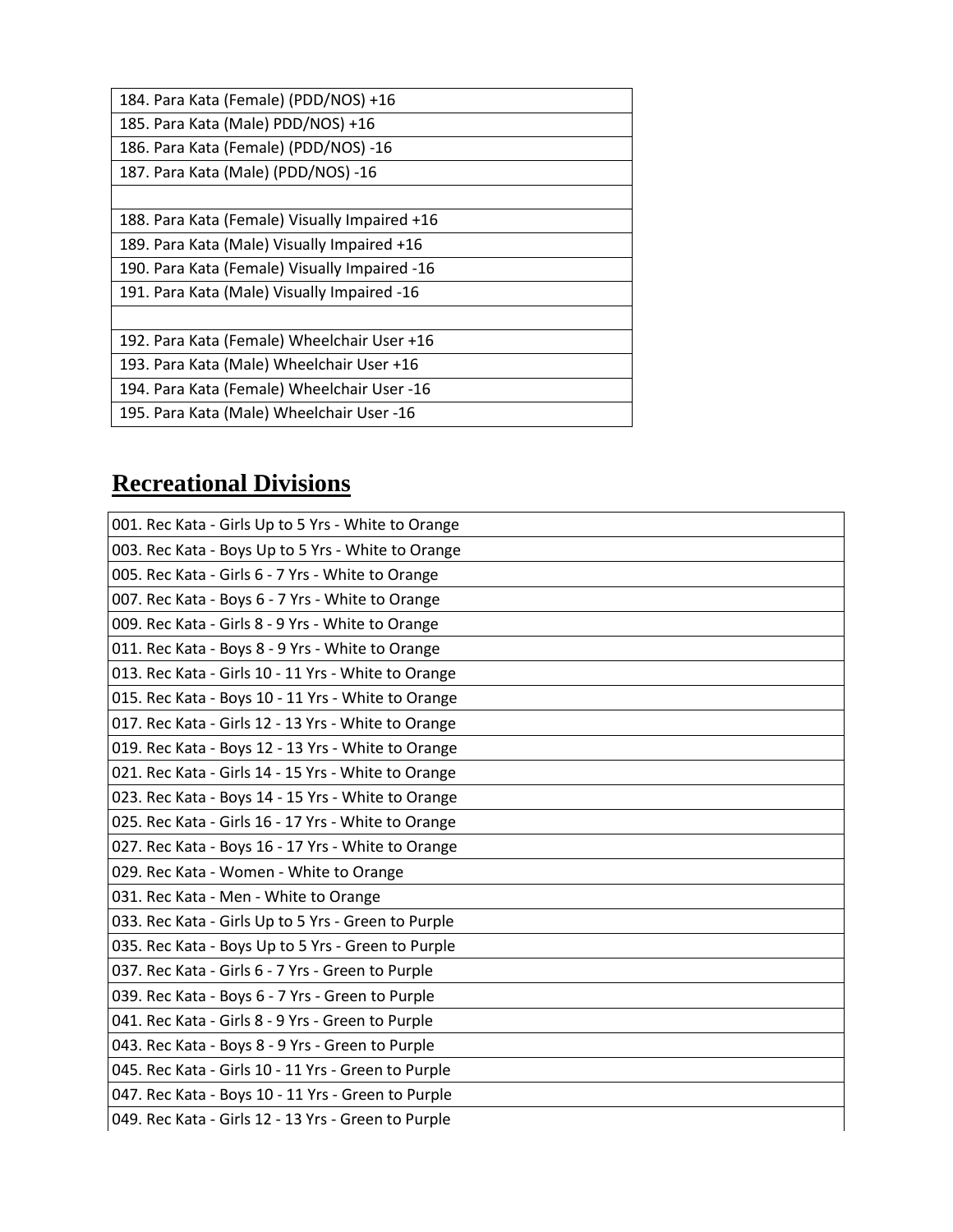| 051. Rec Kata - Boys 12 - 13 Yrs - Green to Purple  |
|-----------------------------------------------------|
| 053. Rec Kata - Girls 14 - 15 Yrs - Green to Purple |
| 055. Rec Kata - Boys 14 - 15 Yrs - Green to Purple  |
| 057. Rec Kata - Girls 16 - 17 Yrs - Green to Purple |
| 059. Rec Kata - Boys 16 - 17 Yrs - Green to Purple  |
| 061. Rec Kata - Women - Green to Purple             |
| 063. Rec Kata - Men - Green to Purple               |
| 065. Rec Kata - Girls Upto 11 Yrs - Brown to Black  |
| 067. Rec Kata - Boys Upto 11 Yrs - Brown to Black   |
| 069. Rec Kata - Girls 12 To 13 Yrs - Brown to Black |
| 071. Rec Kata - Boys 12 To 13 Yrs - Brown to Black  |
| 073. Rec Kata - Girls 14 To 15 Yrs - Brown to Black |
| 075. Rec Kata - Boys 14 To 15 Yrs - Brown to Black  |
| 077. Rec Kata - Girls 16 To 17 Yrs - Brown to Black |
| 079. Rec Kata - Boys 16 To 17 Yrs - Brown to Black  |
| 081. Rec Kata - Women - Brown to Black              |
| 082. Rec Kata - Women 40+ Masters                   |
| 085. Rec Kata - Men - Brown to Black                |
| 086. Rec Kata - Men 40+ Masters                     |

# **Weapon Divisions**

| 301. WEAPON - GIRLS & BOYS UPTO 5 YRS - WHITE TO ORANGE   |
|-----------------------------------------------------------|
| 302. WEAPON - GIRLS & BOYS UPTO 5 YRS - GREEN TO PURPLE   |
| 303. WEAPON - GIRLS & BOYS 6 TO 7 YRS - WHITE TO ORANGE   |
| 304. WEAPON - GIRLS & BOYS 6 TO 7 YRS - GREEN TO PURPLE   |
| 305. WEAPON - GIRLS & BOYS 8 TO 9 YRS - WHITE TO ORANGE   |
| 306. WEAPON - GIRLS & BOYS 8 TO 9 YRS - GREEN TO PURPLE   |
| 307. WEAPON - GIRLS & BOYS 10 TO 11 YRS - WHITE TO ORANGE |
| 308. WEAPON - GIRLS & BOYS 10 TO 11 YRS - GREEN TO PURPLE |
| 309. WEAPON - GIRLS UPTO 11 YRS - BLACK BELTS             |
| 310. WEAPON - BOYS UPTO 11 YRS - BLACK BELT               |
| 311. WEAPON - GIRLS & BOYS 12 TO 13 YRS - WHITE TO ORANGE |
| 312. WEAPON - GIRLS & BOYS 12 TO 13 YRS - GREEN TO PURPLE |
|                                                           |
| 313. WEAPON - GIRLS 12 TO 13 YRS - BLACK BELT             |
| 314. WEAPON - BOYS 12 TO 13 YRS - BLACK BELT              |
| 315. WEAPON - GIRLS & BOYS 14 TO 15 YRS - WHITE TO ORANGE |
| 316. WEAPON - GIRLS & BOYS 14 TO 15 YRS - GREEN TO PURPLE |
| 317. WEAPON - GIRLS 14 TO 15 YRS - BLACK BELT             |
| 318. WEAPON - BOYS 14 TO 15 YRS - BLACK BELT              |
| 319. WEAPON - GIRLS & BOYS 16 TO 17 YRS - WHITE TO ORANGE |
| 320. WEAPON - GIRLS & BOYS 16 TO 17 YRS - GREEN TO PURPLE |
| 321. WEAPON - GIRLS 16 TO 17 YRS - BLACK BELT             |
| 322. WEAPON - BOYS 16 TO 17 YRS - BLACK BELT              |
| 323. WEAPON - WOMEN 18 YRS+ - WHITE ORANGE                |